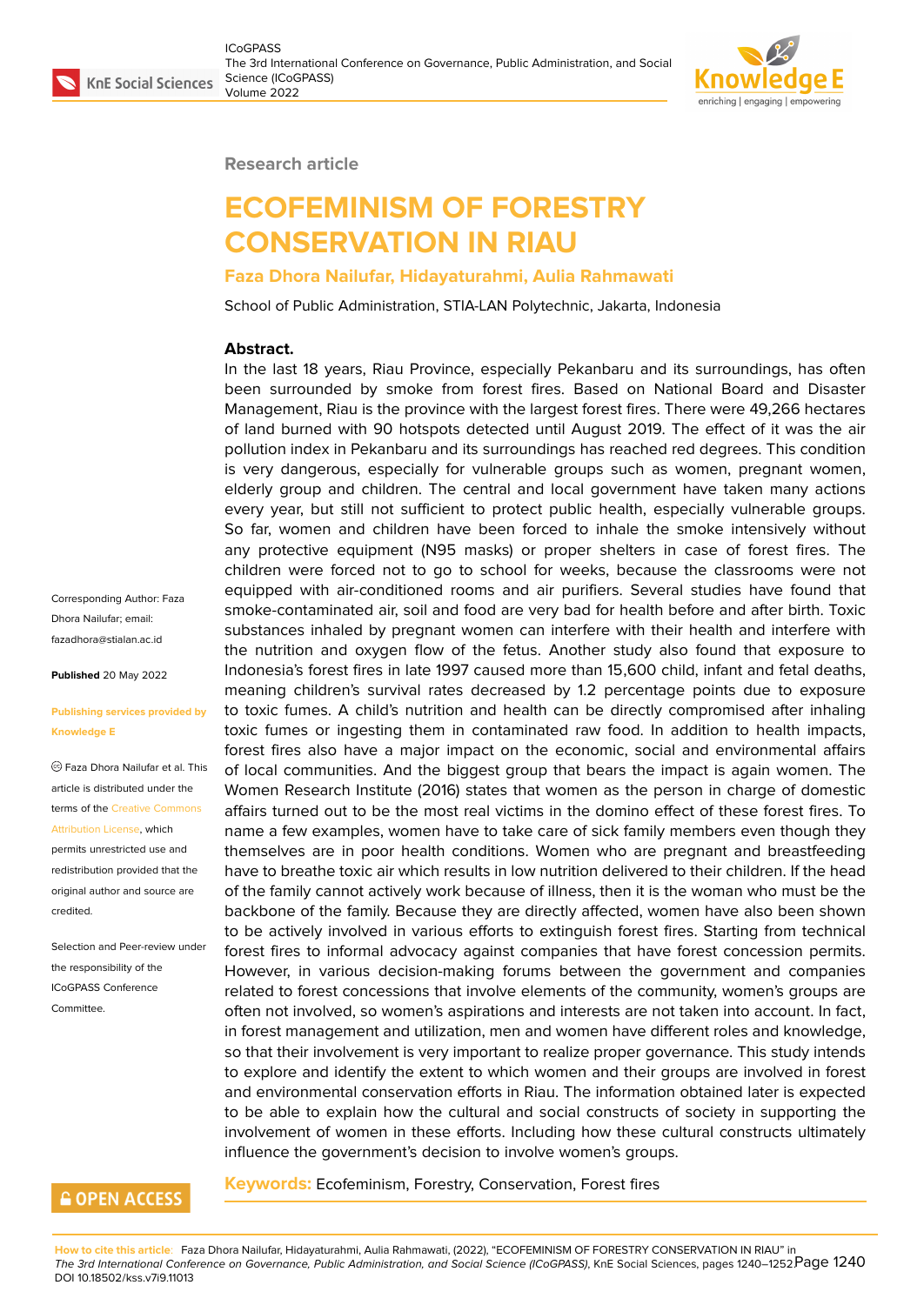

## **1. INTRODUCTION**

In the last two decades, Riau Province has experienced smoke problems caused by forest fires which are quite alarming. Based on data from the National Disaster Management Agency (BNPB), Riau is the province with the largest forest fires. As of August 2019, there were 49,266 hectares of burned land with 90 hotspots detected. As a result, the air pollution index in Pekanbaru City and its surroundings has reached red degrees, which is above 400 based on the Air Pollution Standard Index/ISPU. This condition is very dangerous, especially for vulnerable groups such as women/pregnant women and children.

The government has provided many measures to deal with the haze disaster. Almost every year the Pekanbaru City government and the Central Government have made efforts to protect public health, especially women and pregnant women, infants, toddlers, and children. So far, women and children have been forced to inhale the smoke intensively without any protective equipment (N95 masks) or proper shelters in case of forest fires. The children were forced not to go to school for weeks, because the classrooms were not equipped with air-conditioned rooms and air purifiers.

Several previous studies have found that smoke-contaminated air, soil, and food are very bad for health before and after birth. Toxic substances inhaled by pregnant women can interfere with their health and interfere with the nutrition and oxygen flow of the fetus. Another study also found that exposure to forest fires. Indonesia at the end of 1997 caused more than 15,600 child, infant and fetal deaths, meaning the survival rate of children decreased by 1.2 percentage points due to exposure to toxic fumes. A child's nutrition and health can be directly compromised after inhaling toxic fumes or ingesting them in contaminated raw food.

In addition to health impacts, forest fires also have a major impact on the economic, social and environmental affairs of local communities. And the biggest group that bears the impact is again women. Research from the Women Research Institute (2016) states that women as the person in charge of domestic affairs turned out to be the most real victims in the domino effect of these forest fires. To name a few examples, women have to take care of sick family members even though they themselves are in poor health conditions. Women who are pregnant and breastfeeding have to breathe toxic air which results in low nutrition delivered to their children. If the head of the family cannot actively work because of illness, then the woman must be the breadwinner of the family.

Women have also been shown to be actively involved in various efforts to extinguish forest fires. Starting from technical forest fires to informal advocacy against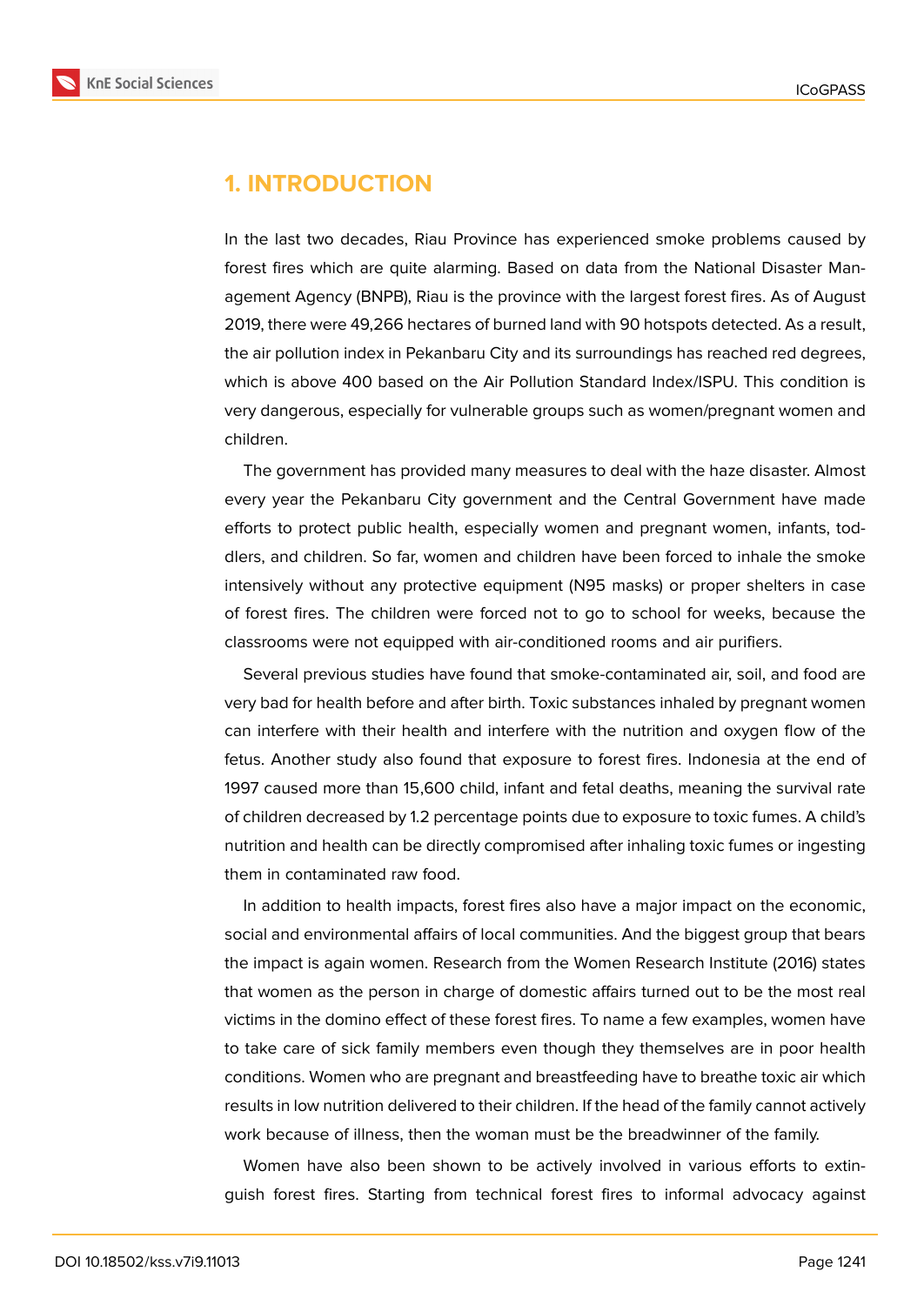

companies that have forest concession permits. However, in various decision-making forums between the government and companies related to forest concessions involving community elements, women's groups are often not involved, so women's aspirations and interests are not considered. In fact, in forest management and utilization, men and women have different roles and knowledge, so that their involvement is very important to realize proper governance.

Many previous studies related to gender and forest management have been carried out. Most of the studies that have been conducted have been limited to women's opportunities to access forests and their products. A study conducted by Muin et al (2019) found that there is a division of roles between men and women in community forest management. However, the dominance of the role is still in the hands of men. Women tend to be only needed in lower crop cultivation activities. In addition, supporting activities such as farmer group meetings and administrators are still dominated by men. Another study also found that the percentage of working time allocation for men in community forest management activities was 62.03% and women only 37.97% and the percentage of decision-making roles in community forest management carried out by men was 63.11% and women only by 36.89% (Mando et al 2019).

Suliantoro (2011) found that the importance of feminism values applied in conservation as part of environmental ethics. The patriarchal culture that has so far dominated can be suppressed by developing the concept of caring ethics in a holistic, interactive, non-reductive, and participatory manner. The ethical principles that need to be considered are responsibility for the entire biosphere, cosmic solidarity, maintaining balance with nature, equal relations, sensitivity and simplicity. Ecofeminism values can develop human moral responsibility based on the experiences that women have. Another study found that incorporating gender aspects into forestry research is often limited by the perception that forestry is a male-dominated profession. This is due to a lack of clarity among researchers about the concept of gender, and a lack of technical skills, interest and awareness about gender (Mai et al 2011).

Based on a review of these studies, this study looks at how forest management is carried out by movements that grew and developed from women's initiation and how to balance the role of women in forest management to not just being a supporter. This study intends to explore and identify the extent to which women and their groups are involved in forest and environmental conservation efforts in Riau. The information obtained later is expected to be able to explain how the cultural and social constructs of society in supporting the involvement of women in these efforts. Including how these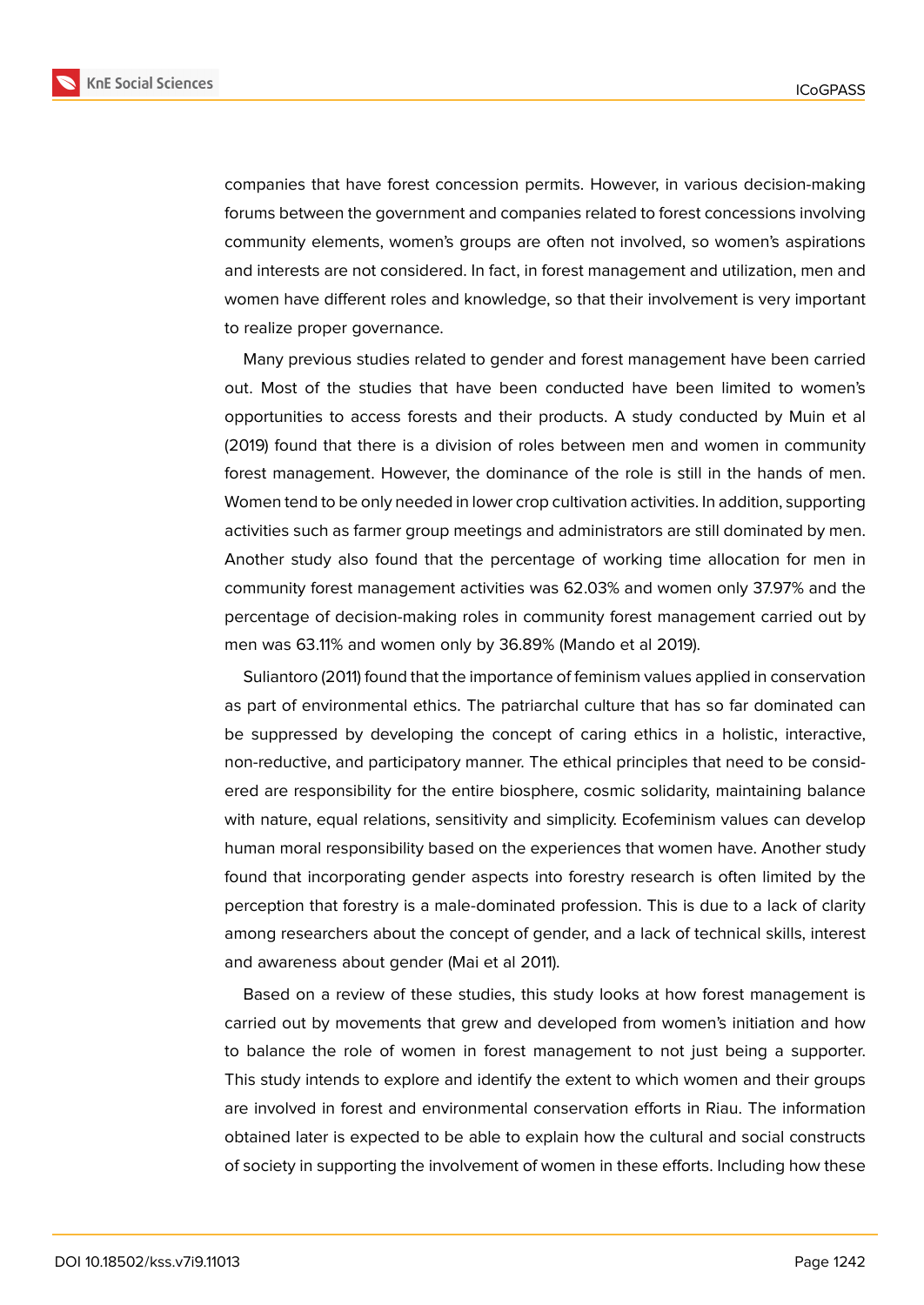

cultural constructs ultimately influence the government's decision to involve women's groups.

# **2. LITERATURE REVIEW**

Gender is a concept related to economic, political and cultural identity related to men and women. This identity varies either between countries or within a country and can change dynamically. The concept of gender is different from sex, which is more related to biological characters and reproductive organs. This research will use two theories as analytical tools, namely Ecofeminism Theory and Standpoint Theory.

#### **2.1. Ecofeminism Theory**

The presence of ecofeminism etymologically began in the 1970s and 1980s as a result of the wedge and friction of theories in feminism and environmentalism. Terminologically, ecofeminism was introduced by Francoise d'Eaubonne in his book Le Feminism ou la Mort (Feminism or Death) published in 1974. The originators of the theory in this field include Rosemary Radford Ruether, Ivone Gebara, Vandana Shiva, Susan Griffin, Alice Walker, Starhawk, Sallie McFague, Luisah Teish, Sun Ai Lee Park, Paula Gunn Allen, Monica Sjoo, Greta Gaard, Karen Warren and Andy Smith. Ecofeminism does not only link women and the environment, but also spirituality. The crisis and the destruction of the earth are the swara of the devaluation of the earth as well as the devaluation of women.

Ecofeminism is a fundamental view of two important thoughts, namely ecology and feminism, therefore this view is known as "the ecology of feminism and the feminism of ecology" which offers a solution to the problems of human life and nature (Shiva, 1997). The word "eco" in ecology comes from the Greek Oikos, which means dwelling house; a place where all women and men live, animals, plants, water, soil, air and sun (Astuti, 2012). Ecology, studies the relationship between humans and the environment, links the sciences of humanity and natural sciences and sees the world in an integral-holistic way. Feminism is a view or thought that departs from awareness and concern for all forms of oppression, discrimination, marginalization of women. The ecofeminism movement first emerged from a feminist figure named Francoise d'Eaubonne in 1974 through his book "Le Feminist ou Lamort" (Feminist or Death). the longer it shows a prolonged crisis. According to Francoise (1974) that there is a relationship between oppression that occurs in women and oppression that occurs in nature. In line with Francoise's thinking,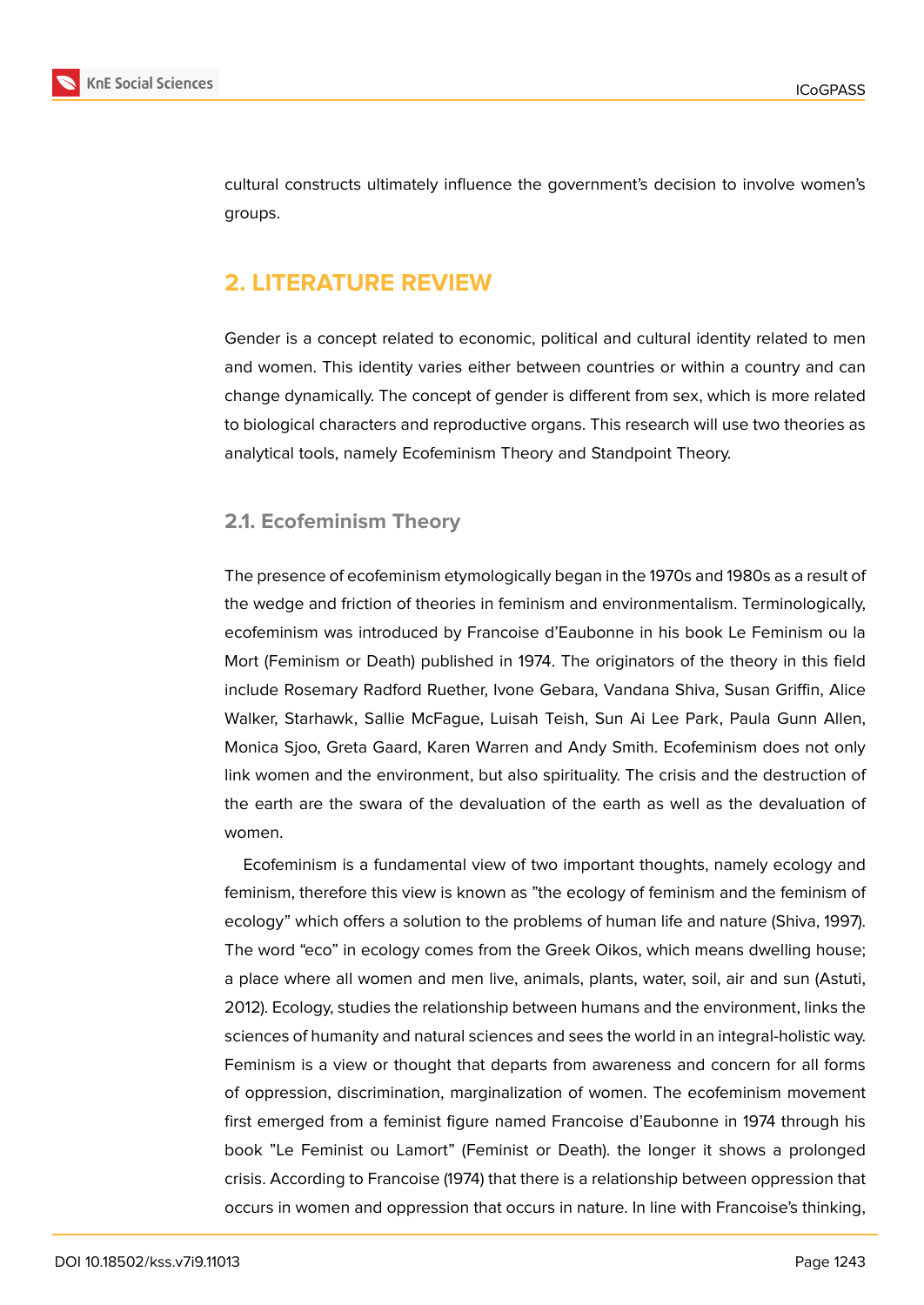

feminists also argue that the oppression that occurs in nature is directly proportional to the oppression that occurs to women. , which are both caused by the patriarchal system.

According to Megawangi, the perspective of ecofeminism arises because of dissatisfaction with the direction of the development of the world's ecology which is increasingly deteriorating (in Khotimah, 2006). In general, ecofeminism agrees that the destruction of the universe is the result of oppression by people who adhere to androcentrism or patriarchy. Along with the thoughts of Karen J Warren (in Aziz, 2011) that she revealed that society is shaped by values, beliefs, education, behavior that uses a patriarchal framework in which there is justification for the relationship of domination and subordination, oppression by men against women and hierarchical, dualistic and oppressive ways of thinking are masculine ways of thinking that have threatened the safety of women and nature. In reality, women are often "naturalized" or "feminized". It is "nature" when associated with mythical animals such as cats, rabbits and chickens, while women are "feminized" associated with activities such as being exploited, controlled, cultivated and others. If you look closely, you will see that these words are words that are often used to indicate activities related to nature, such as cultivated land, controlled land and exploited forests. It is not new if women and nature have symbolic similarities because they are both oppressed by masculine humans.

Ecofeminism rejects the view that reality is divided into two separate and unrelated parts. The impact resulting from this view is the birth of a policy of domination. Humans as those who feel they have a higher position than nature are seen as objects to fulfill human needs, giving birth to an exploitative attitude. In social relations, men feel they have a higher position than women, giving birth to a patriarchal culture that leads to women's oppression. does not belong to humans" but "humans belong to the earth", so that there is no act of domination that makes nature a fulfillment of human needs, and regenerates human consciousness to maintain and care for nature as a place to live. The thoughts contributed by ecofeminism to the world of science are very useful . In addition to building a culture with an eco-friendly lifestyle, ecofeminism is also able to become the basis for thinking and acting for women in becoming agents of change and agents of change in order to become professional women in dealing with nature and the environment, thus the role of women in all aspects related to environment is not only for work but also shared responsibility in protecting and preserving the environment.

According to Primavesi (in Suliantoro, 2011) the earth is an ecosystem in which it consists of various parts that are interrelated with each other, need each other, influence each other and determine each other. The parts are bound together to form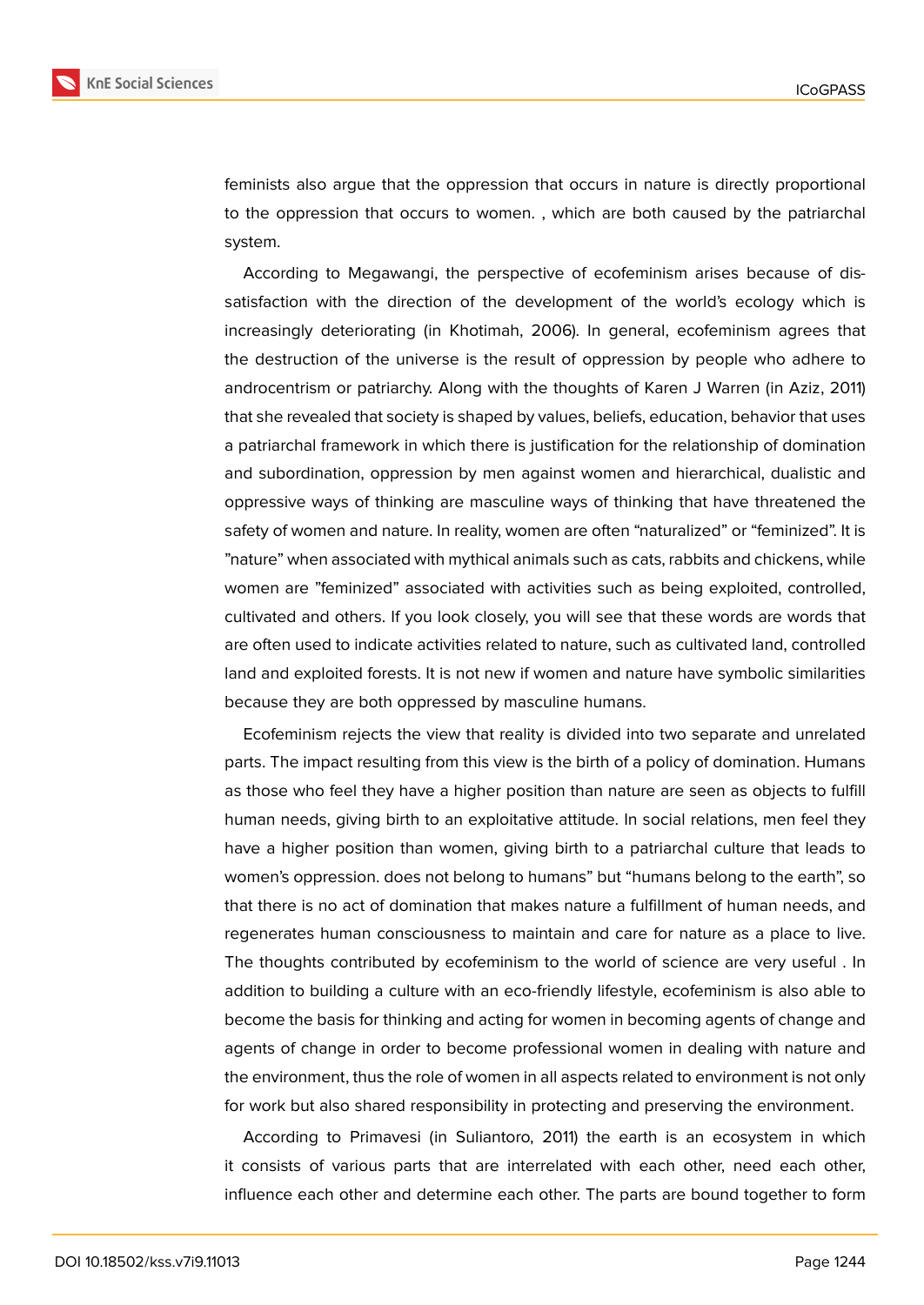

the web of life. Each part cannot grow and develop optimally without the support of the other. Ecofeminism according to Diamond and Orenstein (1990) is a social and political movement that unites environmentalist, feminist, and women's spiritualist movements because of shared concerns about the benefit of the earth and all forms of life on earth (in Abdulkadir and Ekawati). The flow of ecofeminism tries to explain how the marriage of ecological and feminist thought has given birth to alternative ideas about feminism. The phenomenon of environmental damage caused by massive exploitation makes women nervous about too large (male) domination. This raises the theory of nature protection by women called the theory of ecofeminism to break the ethics of anthropocentrism that prioritizes humans on nature.

#### **2.2. Standpoint Theory**

Furthermore, Hallstein (2003) suggests that Standpoint Theory highlights the relationship between power and knowledge. Standpoint Theory provides a better understanding and commitment to the idea that knowledge is always associated with power and politics. As a consequence, the basic principle of Standpoint Theory is that knowledge always arises in social locations and is shaped by power relations. The concept of Standpoint Theory according to Hartsock (2007: 502) involves five specific assumptions, namely:

1) Material life (or class position) shapes and limits the understanding of social relations.

2) When material life is formed for two groups by using two opposite things, then the understanding on each side will also contradict each other. When there are dominant and subordinate groups, the understanding of the dominant group will be one-sided and dangerous.

3) The view of groups having power will form material relationships in which all groups are forced to participate.

4) The views that exist on the oppressed group represent effort and reward.

5) Potential understanding on the part of the oppressed (standpoint) can show the cruelty of relations that already exist between groups. This situation can encourage us to move forward and create a more just life.

The epistemology and ontology of Standpoint Theory are also based on the assumptions that 1) all knowledge is a product of social activity and thus knowledge is objective; 2) The cultural conditions that surround women's lives will result in experiences and understandings that are routinely different from those experienced by men. These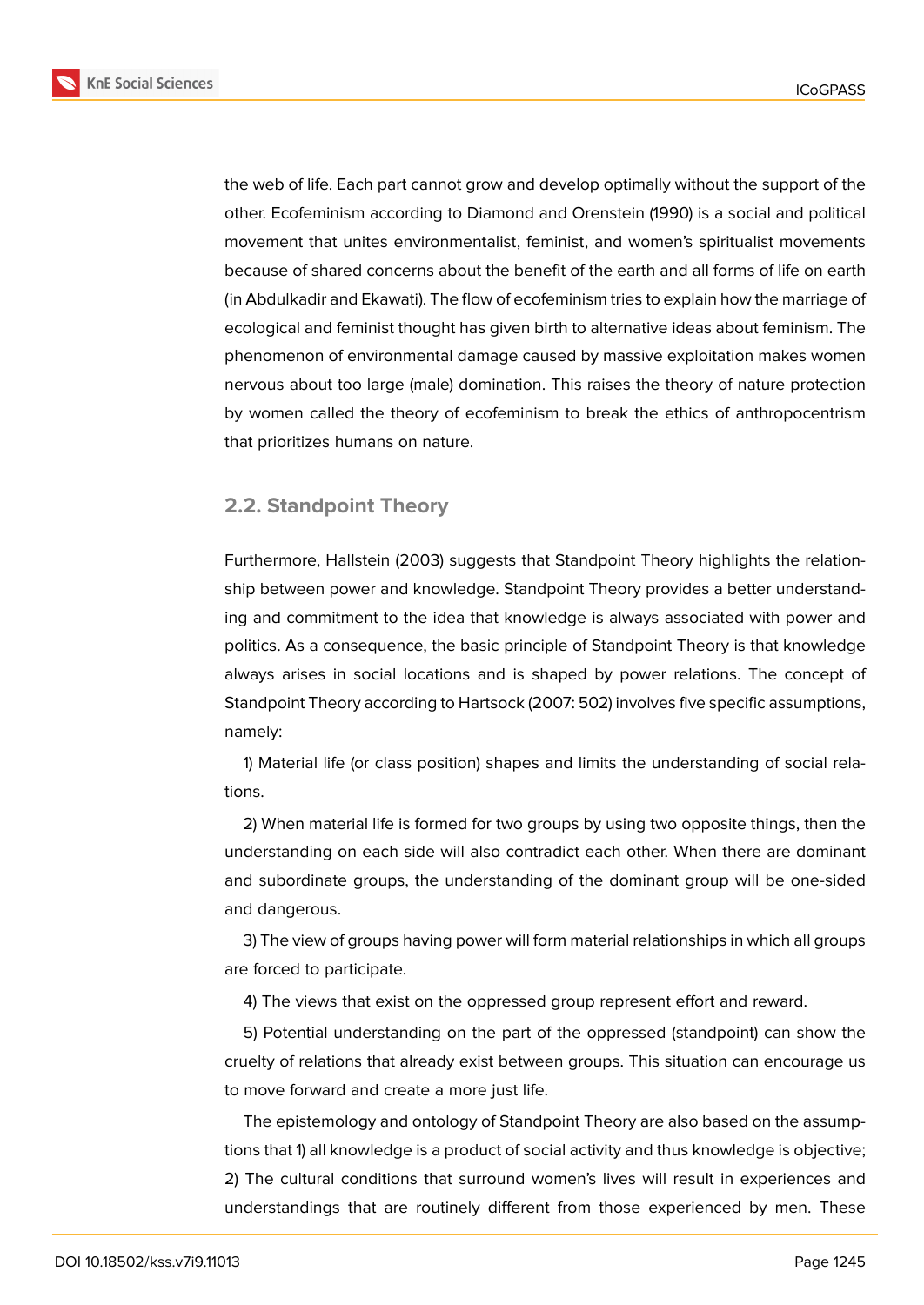

differences in understanding often lead to differences in communication patterns; 3) Understanding the differences in women's experiences will be very useful; 4) We can only know women's experiences by attending to women's interpretations of their experiences.

Standpoint theory relies on three key concepts, namely point of view, situated knowledge, and sexual division of labor. Aspect of point of view (standpoint) is a position that is obtained based on social location that affects aspects of interpretation in one's life. According to Hartsock (1998:107) "a standpoint is not simply an interested position (interpreted as bias) but is interested in the sense of being engaged." A perspective is formed from experiences structured by a person's position in the social hierarchy.

Situated knowledge is a person's knowledge based on context and circumstances. Knowledge is seen as much and lies in experience. Thus, what a person learns is obtained from the position and role he carries in social life. Situated knowledge reminds us that what we know and do is not innate but is the result of our learning from experience. Different local communities may define slightly different standpoints, depending on the experience experienced.

Aspects of the Sexual Division of Labor rests on the idea that men and women are bound in different positions, based on gender which has implications for the sexual division of labor. Sexual division of labor is the allocation of jobs based on gender. This division not only differentiates work by sex, but also exploits women with jobs without providing wages. Furthermore, the inequality experienced by women in the work environment is also associated with their domestic work which is unpaid work. Thus, Standpoint Theory focuses on exploitation and the distortions that result when work is divided based on gender differences.

### **3. RESEARCH METHODS**

This study uses a qualitative research method with a case study approach. Qualitative research is intended to obtain in-depth answers in order to obtain a holistic and comprehensive analysis of the research object. The locus taken is Riau Province with the consideration that Riau is the province with the largest land area affected by fires. Individual women who are members of affected communities and women's groups/communities who are concerned about environmental issues are the main objects in this research. However, to enrich the data in the research, researchers will try to dig up information on government representatives in related fields, academic observers and environmentalist organizations in general. In this study, the unit of analysis is the stakeholders who are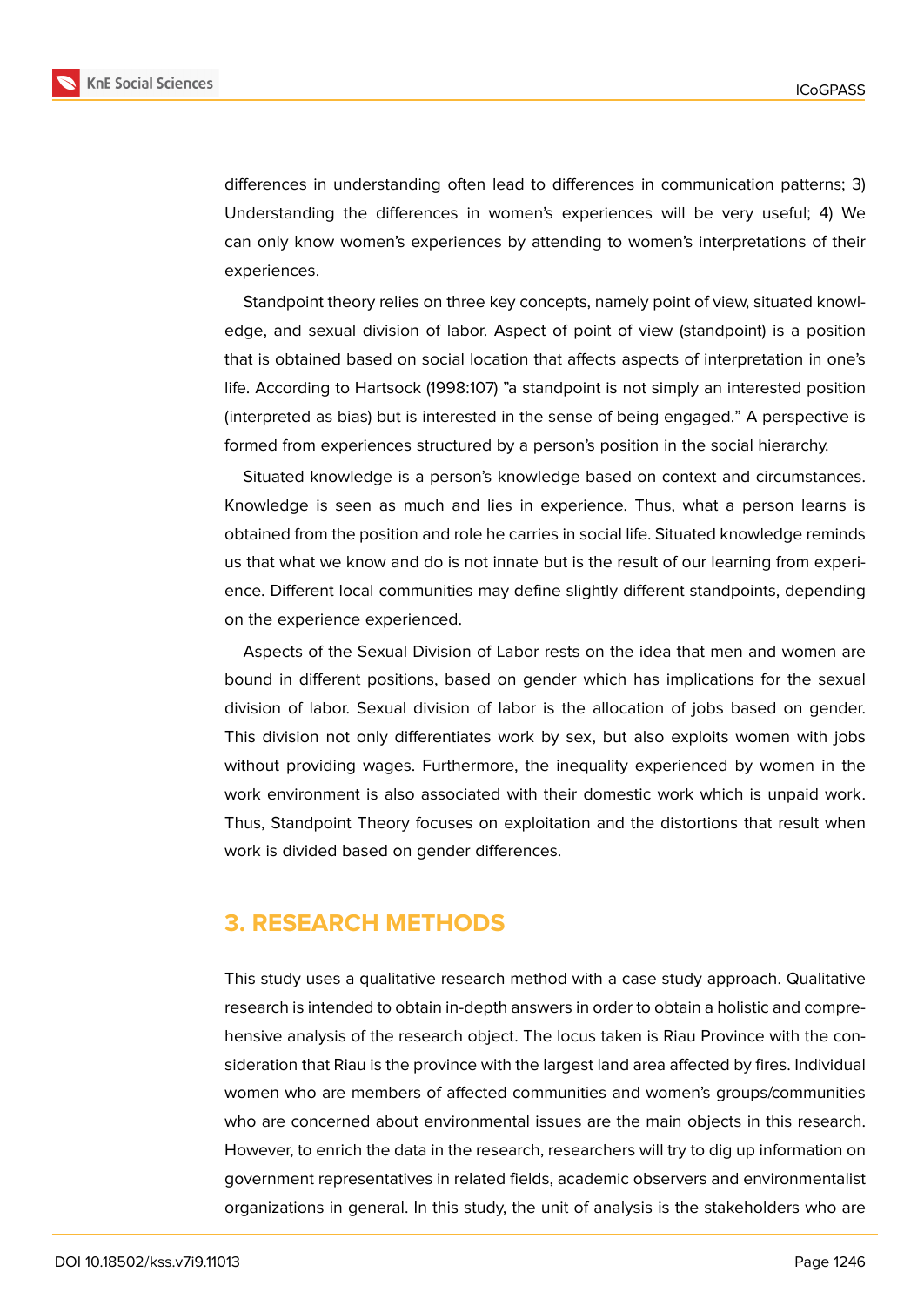

considered to know the role of women in environmental conservation in Riau Province. Data collection techniques in this study were observation, interviews, and secondary data.

# **4. RESULTS AND DISCUSSION**

### **4.1. Women's participation in environmental conservation**

Ecofeminism is a social movement on environmental ethics. This movement was born to answer the need to save the environment based on women, but in an effort to protect and care for the environment, of course there must be awareness that arises in each individual woman. Awareness is the most important part in the ecofeminism movement. Towards a better change, of course there must be awareness from within each woman to improve her environment. This environmental awareness is also activated in various forms of activities, for example from the smallest things, namely not littering, using environmentally friendly products, maintaining air, sea and beach conservation, to not doing illegal hunting. These activities are part of a form of environmental awareness, both in a small and large scope because every activity carried out by humans (good or bad) on the environment will definitely affect the environment itself. The awareness of women as the driving force in this movement is an initial foundation to start a movement in realizing environmental improvement.



**Figure** 1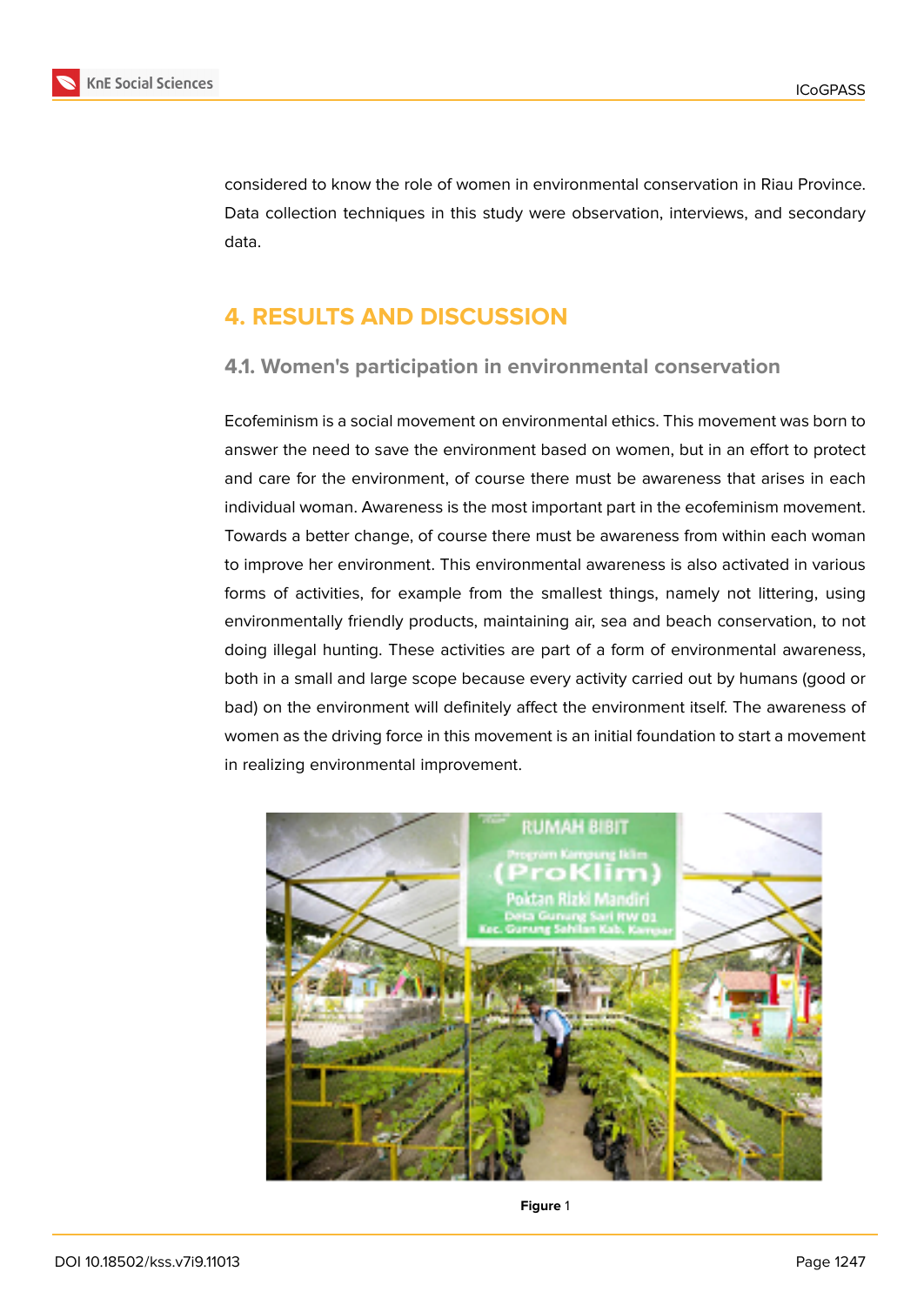Ecofeminism was born from an intuition that the earth which is seen as Mother has been exploited, plundered and destroyed by the patriarchal system. In order to save the environment from a system, ecofeminism provides a way to involve women in saving ecology. This positions women as the main actors in the ecofeminism movement. This situation is not to exist for the position of women in the environmental world, but it is based on the destruction of nature and the destruction of women that occur simultaneously and are caused by the same system, namely patriarchy. A system that places men as the main authority figures in life, therefore ecofeminism places women as actors in its movement to be able to abolish the patriarchal system in environmental issues, so that people can freely care for and protect the environment together.



**Figure** 2: Social and Cultural Constructs on Women's Participation in Environmental Conservation in Riau.

Culture in Riau actually places women as strategic actors in preserving the environment and forests. There is a culture in some areas in Riau that segregates jobs, women work in the fields while men trade. This kind of culture actually places

women are in a strategic position in environmental conservation, so that naturally women will move in conservation and forests.

Riau Province is an area that adheres to Malay customs. In Malay custom, forest land is used as a guide, namely:

1) as a natural-forming element. The forest is a symbol of masters and spirits, the dignity of a people, as well as tribes and clans. Those who do not own land forests can be considered as people who are 'wasted' and 'low' degrees and are considered to be living on board. Based on this principle, the Malay community is obliged to defend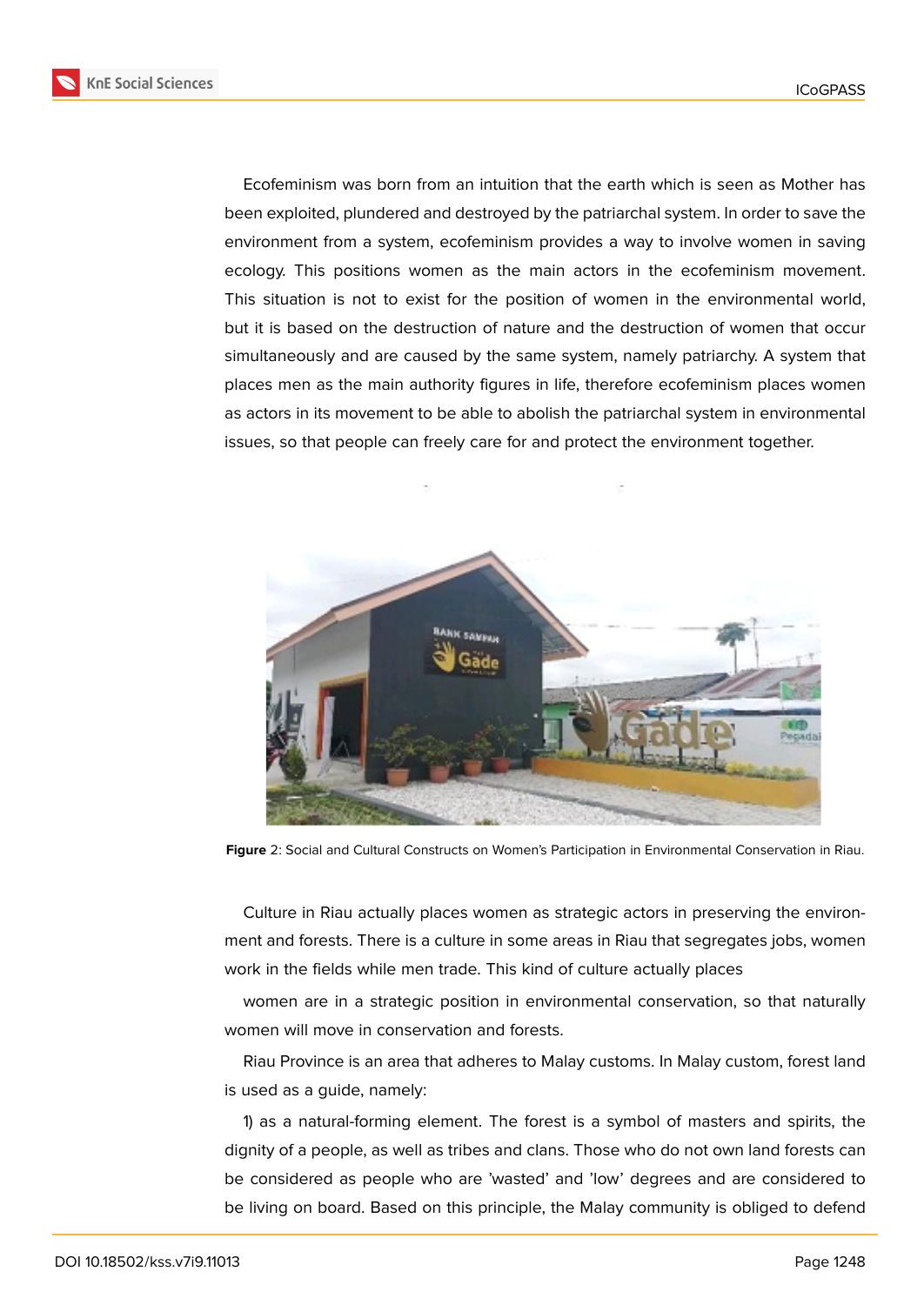

and maintain their forest-land as a manifestation of the fulfillment of their desires, the dignity of their land and their dignity.

2) As a philosophy and cultural dynamics

The forest with all its contents in one of them is a source of ethics and values ang muwuujka 'show teaching' in life, namely:

Signs of people holding customs - nature is protected, advice is remembered Mark the person holding the mandate, which is forbidden to destroy the forest-land The sign of a long-minded person is that it is natural for him to have a view, if life is safe, the forest land is made like. If you want knowledge, Dinah's forest is made a group, and if life is about to be tested, Huta Tana is supported

3) Source of livelihood

The land forest with all its contents is used as a source of livelihood to fulfill the needs of every creature. This principle requires that the use of forest land is carried out wisely, so that it can be carried out for our descendants.

#### **4.2. Women's Participation through Social Movements**

The women's movements in forest conservation in Riau province can be divided into two types, namely movements born from women's own initiatives and movements born from government program interventions. The women's movement that was born internally from women is actually attached to the customs and culture of the indigenous people of Riau which teaches attitudes to protect the earth. There is a saying that says "my mother is earth, my father is sky", this proverb is one of the foundations for women to act in nature conservation efforts. Women basically have a strategic position in overcoming forest fires and environmental damage that occur.

On the other hand, the women's movement that was born from government programs also has a significant role. The government has a strategic role in initiating this women's movement. Seeing that women have an important role in environmental conservation efforts and women are the most affected parties in environmental damage, strengthening women's participation is very important. "Puanlisa" Women Care for Waste is one of the Riau Province programs. Through this Puanlisa, village women initiate waste banks, which are scattered in each village in Riau. The existence of this waste bank in addition to providing financial benefits also provides space for women to manage local resources.

For women in coastal areas, they are involved in managing climate villages, one of which is planting mangroves to prevent abrasion. Although there are many programs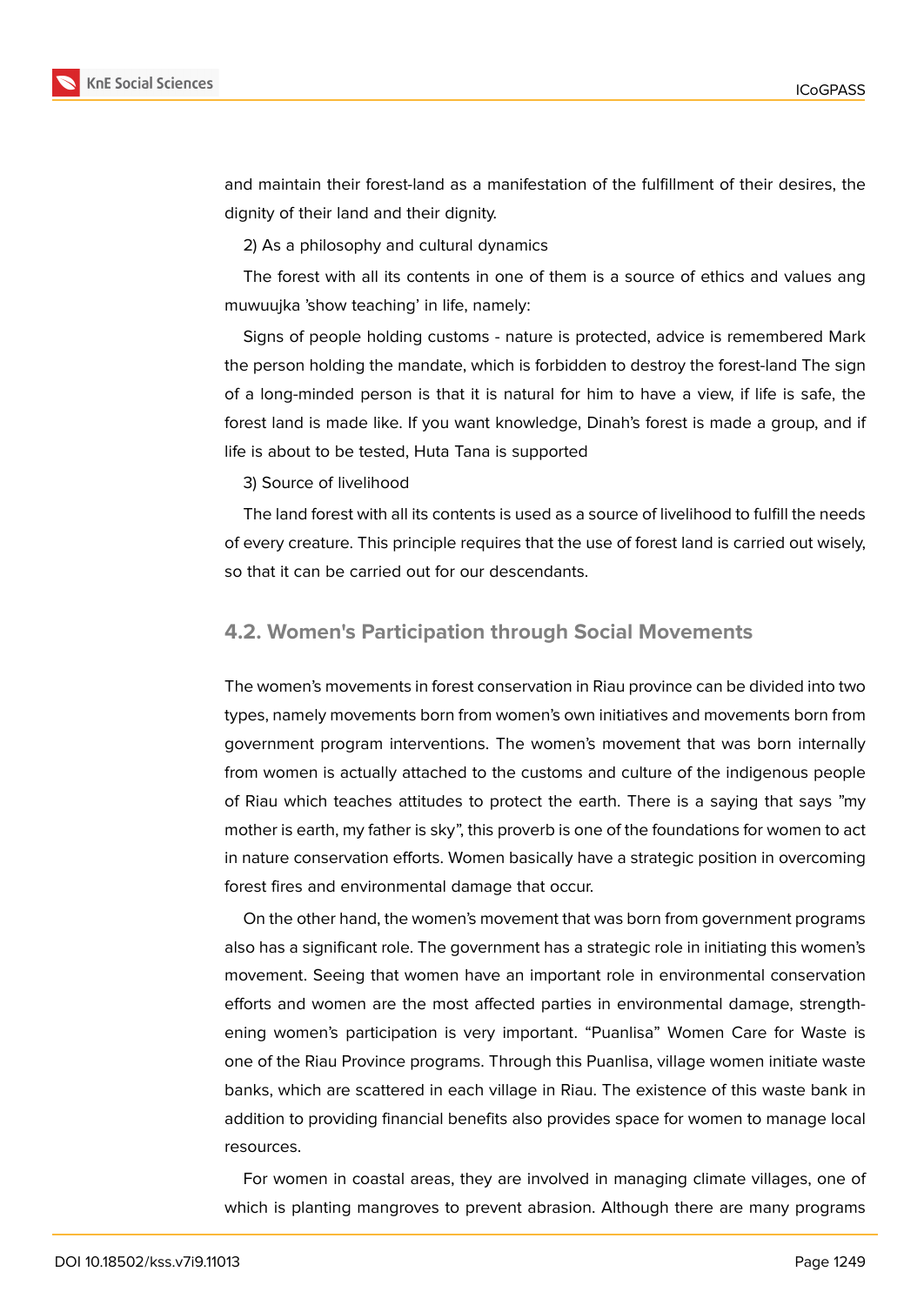

carried out by the government to encourage the women's movement. However, until

now there is no local regulation that confirms the involvement of women in forest conservation considering that women are the most affected party from forest destruction. So that the Riau provincial government has not been serious enough in mobilizing women in forest conservation. There are many women's movements in environmental conservation in Riau Province, both formally and informally. Puan Lisa (Woman Cares for Garbage) is an example of a women's movement community that focuses on waste management in the Siak Regency area. The women who are members of Puan Lisa are moved to manage waste in their area because they see the phenomenon of the amount of waste produced but minimal management of the maximum. Then at the initiative of an employee at the Women's Empowerment Service, the Puan Lisa movement was formed to formally accommodate women's activities in managing waste. Another reason for the formation of the Puan Lisa movement is the change in people's lifestyles which causes the accumulation of garbage resulting from changes in the use of the goods used.

Meanwhile, the informal women's movement includes the women's waste management movement in the village area. This movement is more directed towards an independent initiative from women to clean up the environment by separating plastic waste to be collected and handed over to a waste bank which will eventually be sold to third parties to be processed into recycled goods.

In general, the process of forming women's movements in environmental conservation is more of an independent initiative from women because they see the phenomenon of the problem of waste that is not managed properly and the potential for dumping of household waste. From the results of initiative ideas and support from the local government, these women's movements can more optimally form their communities.

Ecofeminism has a belief in equality in caring for and protecting the environment without any inequality. A balanced relationship (equiblirium) between men and women is the key in caring for the earth fairly. Ecofeminists do not want to return women to mythical, stereotyped and domesticated arguments but want to see them as arguments based on feminist awareness, namely seeing that there are relations that must be balanced in society, as well as relations in environmental discourse. The principles of responsibility for the needs of the biosphere, cosmic solidarity, maintaining harmony with nature, establishing equality, caring and simplicity are things that every individual must possess in life. Regarding environmental problems, it is not only centered on the physical biological environment but also the socio-cultural environment which is the basis of every individual in life.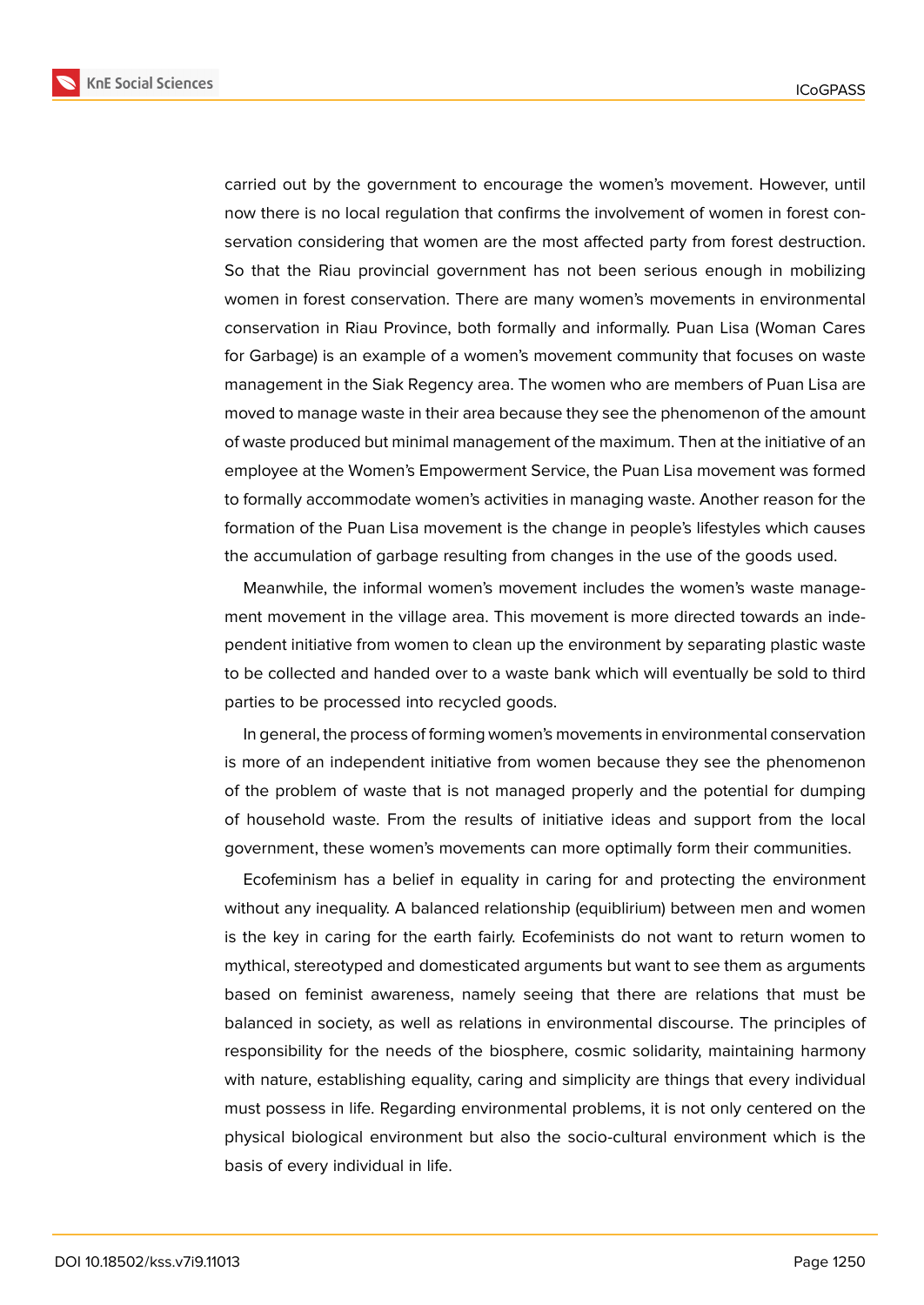

#### **4.3. The Role of Women's Social Movements in Environmental Conservation in Riau**

Involvement of women's groups in forest and environmental conservation efforts, both formally and informally. Based on the results of interviews from the Lurah in the southern Riau region, it is known that the women in the kelurahan area take the initiative to collect recyclable waste, such as used bottles, plastics, mineral water glasses to then be handed over to the waste bank in the outskirt area. Every waste deposit is recorded and recorded in the waste bank passbook. Within a period of every three months, they can disburse the funds collected from the sale of the recycled waste.

The amount of funds collected from the sale of waste varies, from Rp. 1000 to tens of thousands. In three months a woman earns around Rp 200,000-Rp 300,000. This income is used by these women activists as a means of supporting their families internally, and also as a form of women's commitment to environmental conservation.

### **5. CLOSING**

There are many women's movements in environmental conservation in Riau Province, both formally and informally. Puan Lisa (Woman Cares for Garbage) is an example of a women's movement community that focuses on waste management in the SIak Regency area. The women who are members of Puan Lisa are moved to manage waste in their area because they see the phenomenon of the large amount of waste produced but lack of optimal management. Then on the initiative of one of the employees at the Women's Empowerment Service, the Puan Lisa movement was formed to be able to formally accommodate women's activities in managing waste. Another reason for the formation of the Puan Lisa movement is the change in people's lifestyles that lead to the accumulation of waste resulting from changes in the use of the goods used.

Meanwhile, the informal women's movement includes the women's waste management movement in the village area. This movement is more directed towards an independent initiative from women to clean up the environment by separating plastic waste to be collected and handed over to a waste bank which will eventually be sold to third parties to be processed into recycled goods.

In closing, the process of forming women's movements in environmental preservation is based more on independent initiatives from the women themselves because it is driven by problems that occur that affect their lives, the social and cultural background from which women come from, will affect how the goals and The strategy carried out by